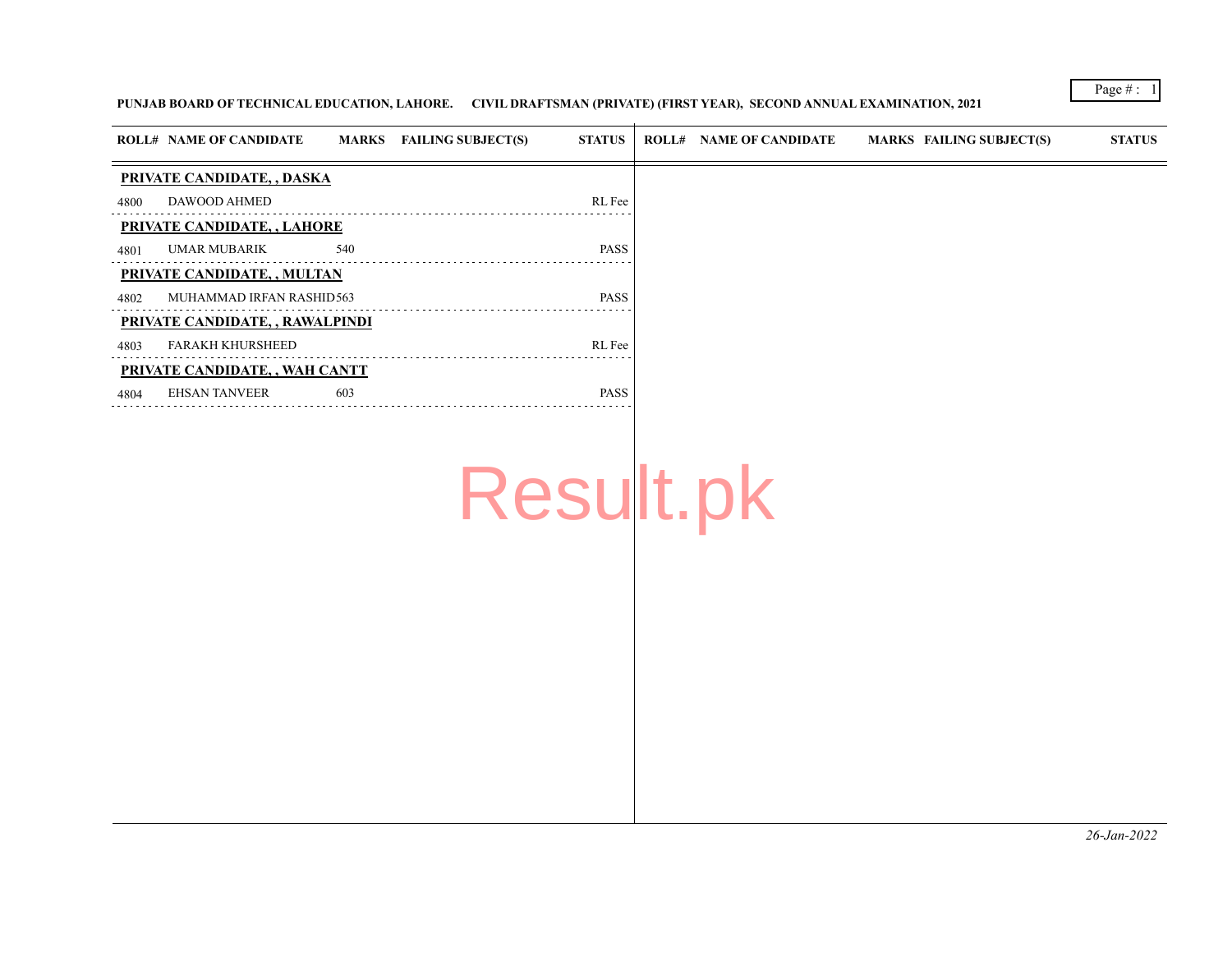Page # : 2 **PUNJAB BOARD OF TECHNICAL EDUCATION, LAHORE. REFRIGERATION AND AIR-CONDITIONING MECHANIC (PRIVATE) (FIRST YEAR), SECOND ANNUAL EXAMINATION, 2021**

|      | <b>ROLL# NAME OF CANDIDATE</b>     | MARKS FAILING SUBJECT(S) | <b>STATUS</b> | <b>ROLL# NAME OF CANDIDATE</b> | MARKS FAILING SUBJECT(S) | <b>STATUS</b> |
|------|------------------------------------|--------------------------|---------------|--------------------------------|--------------------------|---------------|
|      | <b>PRIVATE CANDIDATE, , LAHORE</b> |                          |               |                                |                          |               |
| 4805 | ZOHAIB AFZAL                       |                          | RL Fee        |                                |                          |               |
| 4806 | NOMAN ALI                          |                          | RL Fee        |                                |                          |               |
|      | PRIVATE CANDIDATE, , MIAN CHANNU   |                          |               |                                |                          |               |
| 4807 | AWAIS HASSAN                       |                          | <b>ABSENT</b> |                                |                          |               |
|      |                                    |                          |               |                                |                          |               |
|      |                                    |                          |               |                                |                          |               |
|      |                                    |                          |               |                                |                          |               |

Result.pk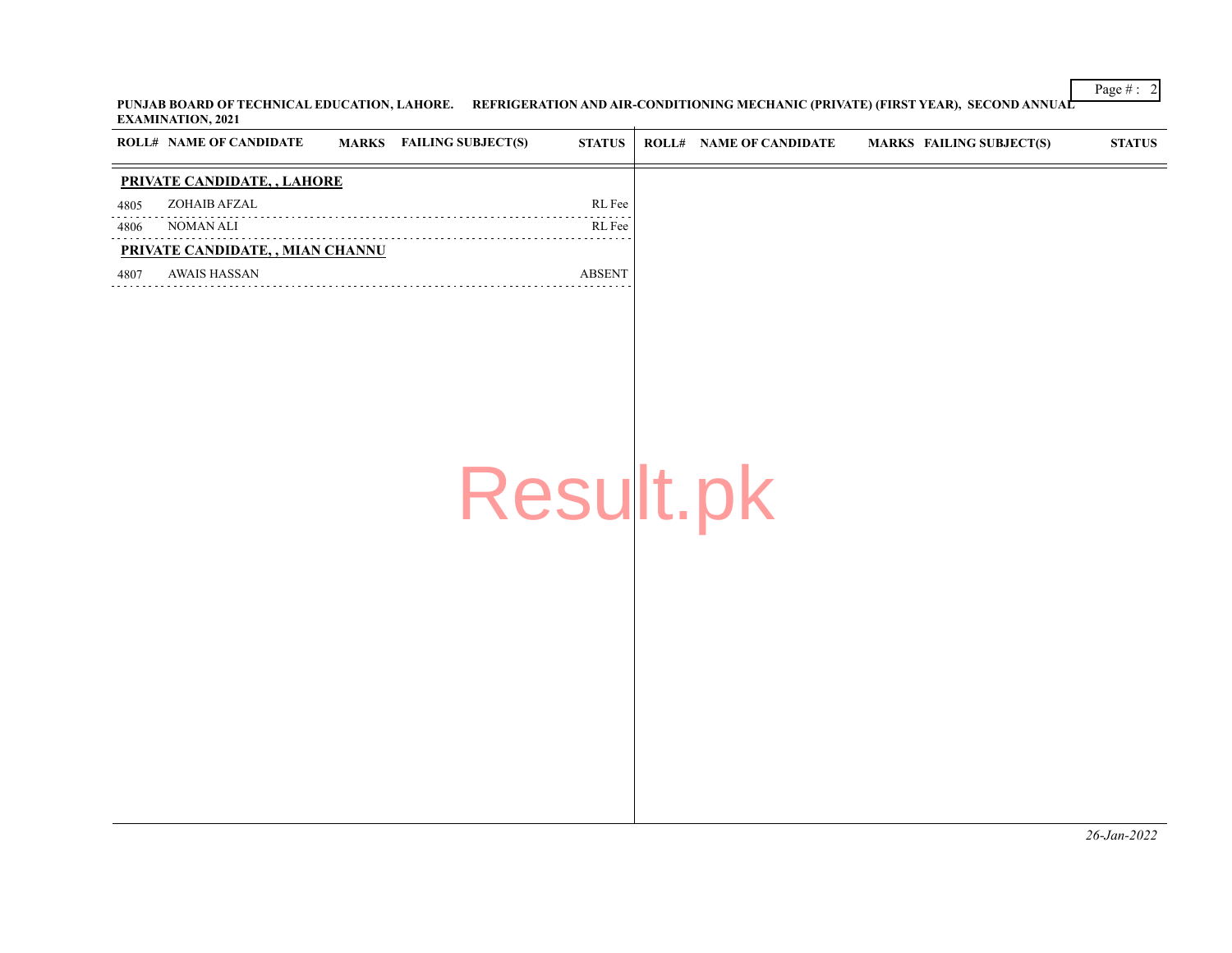## **PUNJAB BOARD OF TECHNICAL EDUCATION, LAHORE. AUTO-DIESEL MECHANIC (PRIVATE) (SECOND YEAR), SECOND ANNUAL EXAMINATION, 2021**

|           | <b>ROLL# NAME OF CANDIDATE</b>            |                    | MARKS FAILING SUBJECT(S) | <b>STATUS</b> | <b>ROLL# NAME OF CANDIDATE</b> | <b>MARKS FAILING SUBJECT(S)</b> | <b>STATUS</b> |
|-----------|-------------------------------------------|--------------------|--------------------------|---------------|--------------------------------|---------------------------------|---------------|
|           | PRIVATE CANDIDATE, , LAHORE               |                    |                          |               |                                |                                 |               |
| 4808      | SYED SHAN HAIDER KAZMI $598 + 629 = 1227$ |                    |                          | PASS          |                                |                                 |               |
| 4809      | SYED AHMED SHAH                           | $575 + 603 = 1178$ |                          | PASS          |                                |                                 |               |
| .<br>4810 | HUSSNAIN NAEEM                            | $582 + 587 = 1169$ |                          | PASS          |                                |                                 |               |
|           |                                           |                    | Result.pk                |               |                                |                                 |               |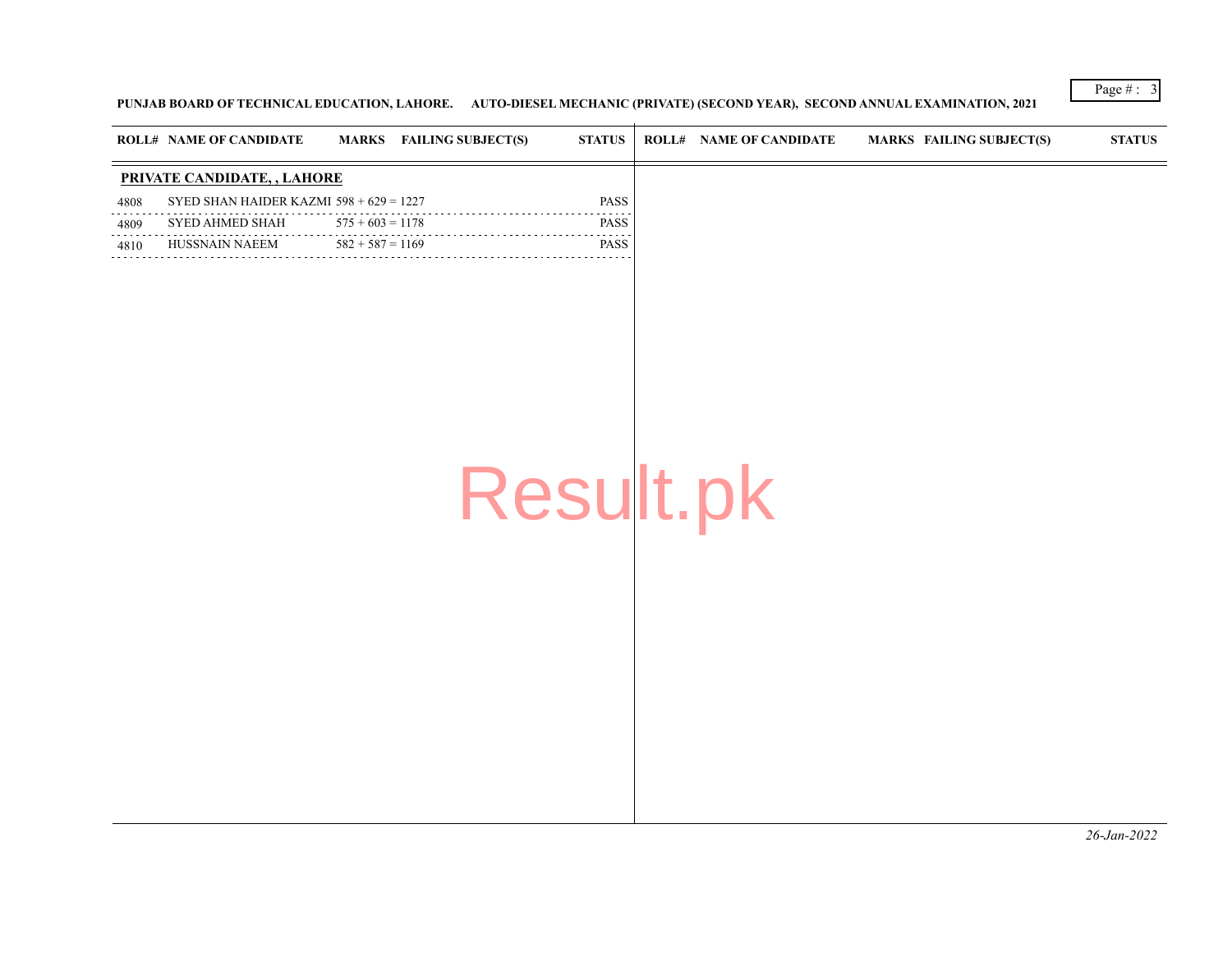**PUNJAB BOARD OF TECHNICAL EDUCATION, LAHORE. CIVIL DRAFTSMAN (PRIVATE) (SECOND YEAR), SECOND ANNUAL EXAMINATION, 2021**

|      | <b>ROLL# NAME OF CANDIDATE</b> | MARKS FAILING SUBJECT(S) | <b>STATUS</b> | <b>ROLL# NAME OF CANDIDATE</b> | MARKS FAILING SUBJECT(S) | <b>STATUS</b> |
|------|--------------------------------|--------------------------|---------------|--------------------------------|--------------------------|---------------|
|      | PRIVATE CANDIDATE, , LAHORE    |                          |               |                                |                          |               |
| 4811 | MUHAMMAD ARSHAD                | CDM-TRADEII-P(PR)        | <b>FAIL</b>   |                                |                          |               |
|      | PRIVATE CANDIDATE, , MULTAN    |                          |               |                                |                          |               |
| 4812 | MUHAMMAD HAMZA<br>ASHRAF       | CDM-TRADEII-P(PR)        | <b>FAIL</b>   |                                |                          |               |
|      | PRIVATE CANDIDATE, , WAH CANTT |                          |               |                                |                          |               |
| 4813 | EHSAN TANVEER                  | $603 + 500 = 1103$       | <b>PASS</b>   |                                |                          |               |

Result.pk

Page # : 4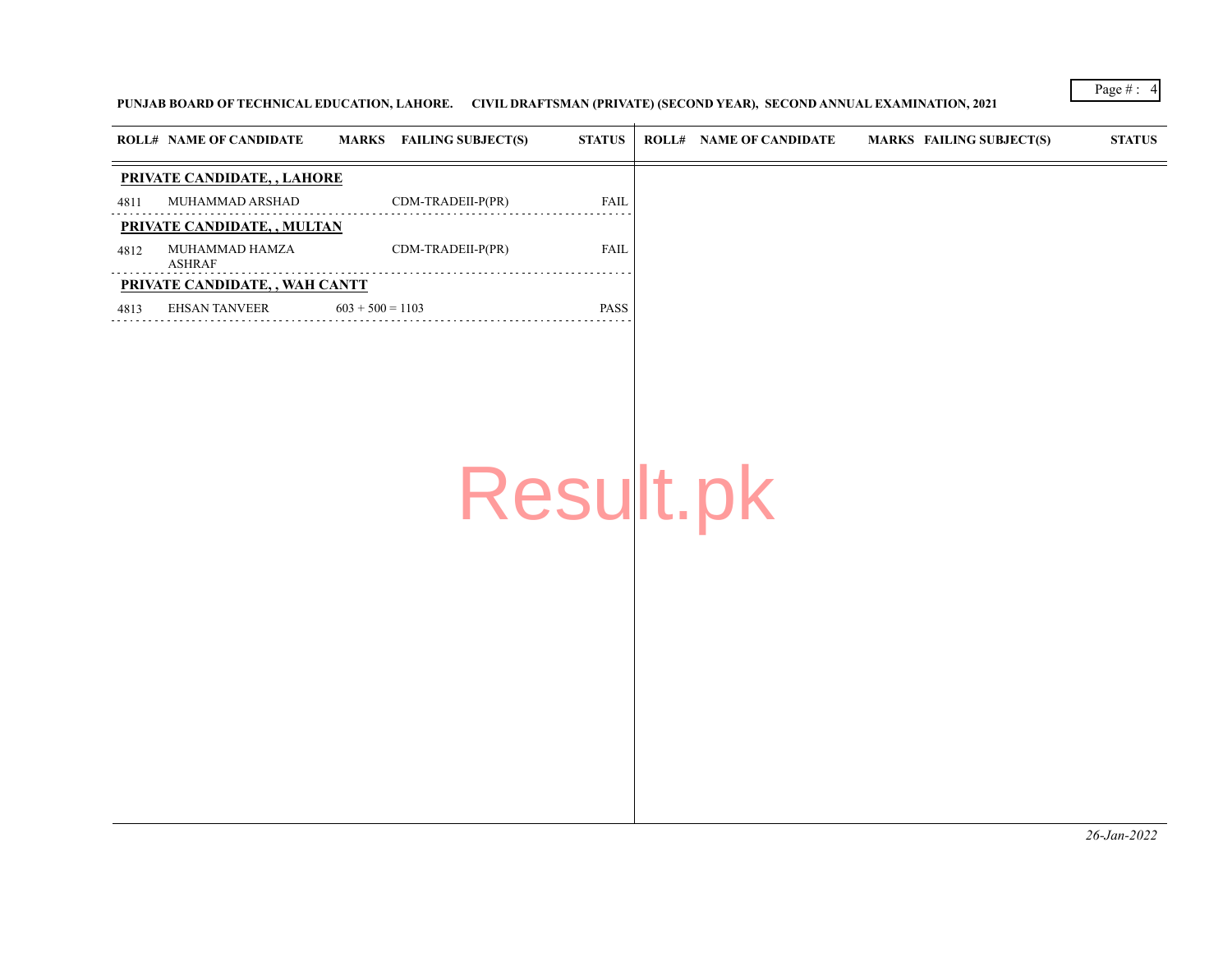## **PUNJAB BOARD OF TECHNICAL EDUCATION, LAHORE. ELECTRICIAN TRADE (PRIVATE) (SECOND YEAR), SECOND ANNUAL EXAMINATION, 2021**

| <b>ROLL# NAME OF CANDIDATE</b>   |                    | <b>MARKS</b> FAILING SUBJECT(S) | <b>STATUS</b> | <b>ROLL# NAME OF CANDIDATE</b> | <b>MARKS FAILING SUBJECT(S)</b> | $\boldsymbol{\mathrm{STAT}}$ |
|----------------------------------|--------------------|---------------------------------|---------------|--------------------------------|---------------------------------|------------------------------|
| PRIVATE CANDIDATE, , MIAN CHANNU |                    |                                 |               |                                |                                 |                              |
| <b>ALI HADER</b><br>4814         | $556 + 623 = 1179$ |                                 | PASS          |                                |                                 |                              |
|                                  |                    |                                 |               |                                |                                 |                              |
|                                  |                    |                                 |               |                                |                                 |                              |
|                                  |                    |                                 |               |                                |                                 |                              |
|                                  |                    |                                 |               |                                |                                 |                              |
|                                  |                    |                                 |               |                                |                                 |                              |
|                                  |                    |                                 |               |                                |                                 |                              |
|                                  |                    |                                 |               |                                |                                 |                              |
|                                  |                    |                                 |               |                                |                                 |                              |
|                                  |                    | Result.pk                       |               |                                |                                 |                              |
|                                  |                    |                                 |               |                                |                                 |                              |
|                                  |                    |                                 |               |                                |                                 |                              |
|                                  |                    |                                 |               |                                |                                 |                              |
|                                  |                    |                                 |               |                                |                                 |                              |
|                                  |                    |                                 |               |                                |                                 |                              |
|                                  |                    |                                 |               |                                |                                 |                              |
|                                  |                    |                                 |               |                                |                                 |                              |
|                                  |                    |                                 |               |                                |                                 |                              |
|                                  |                    |                                 |               |                                |                                 |                              |
|                                  |                    |                                 |               |                                |                                 |                              |
|                                  |                    |                                 |               |                                |                                 |                              |
|                                  |                    |                                 |               |                                |                                 |                              |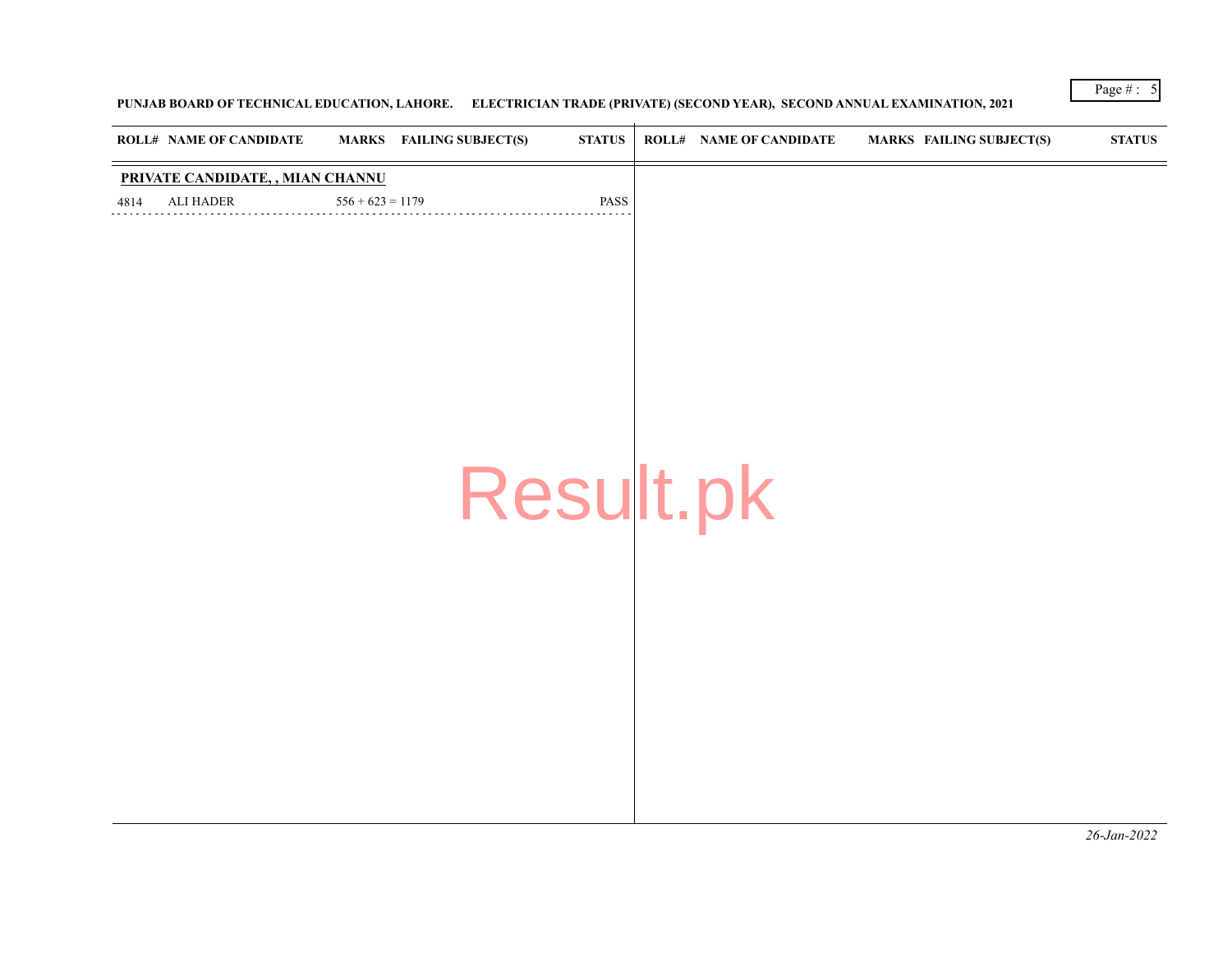## **PUNJAB BOARD OF TECHNICAL EDUCATION, LAHORE. ELECTRICIANS TRADE (REGULAR) (SECOND YEAR), SECOND ANNUAL EXAMINATION, 2021**

| <b>ROLL# NAME OF CANDIDATE</b>                                                                                          | MARKS FAILING SUBJECT(S) | <b>STATUS</b> | <b>ROLL# NAME OF CANDIDATE</b> | <b>MARKS FAILING SUBJECT(S)</b> | <b>STATUS</b> |
|-------------------------------------------------------------------------------------------------------------------------|--------------------------|---------------|--------------------------------|---------------------------------|---------------|
| ANJUMAN HUMAYAT-I-ISLAM MUHAMMAD AMIN VOCATIONAL<br><b>TRAINING CENTRE &amp; POLYTECHNIC INSTITUTE, 119-MULTAN ROAD</b> |                          |               |                                |                                 |               |
| <b>CHOWK YATEEM KHANA, LAHORE</b><br><b>OSAMAH BUTT</b><br>4815                                                         | ELTR-TRADEII-R(U-V)      | <b>FAIL</b>   |                                |                                 |               |
|                                                                                                                         | Result.pk                |               |                                |                                 |               |

Page #:  $6$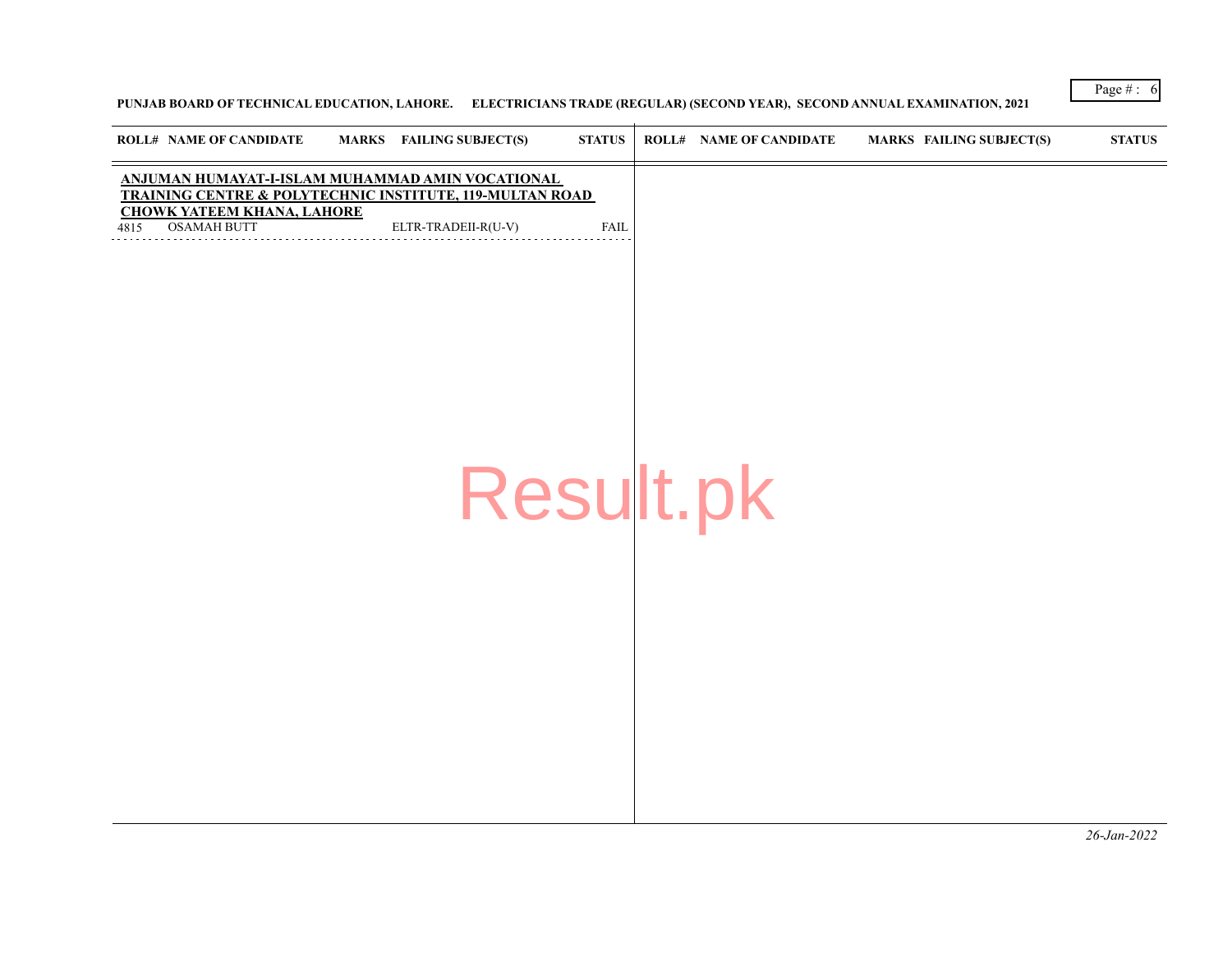**PUNJAB BOARD OF TECHNICAL EDUCATION, LAHORE. MECHANICAL DRAFTSMAN (PRIVATE) (SECOND YEAR), SECOND ANNUAL EXAMINATION, 2021**

| <b>ROLL# NAME OF CANDIDATE</b> | <b>MARKS</b> FAILING SUBJECT(S) | <b>STATUS</b> | <b>ROLL# NAME OF CANDIDATE</b> | <b>MARKS FAILING SUBJECT(S)</b> | $\bold{STATUS}$ |
|--------------------------------|---------------------------------|---------------|--------------------------------|---------------------------------|-----------------|
| PRIVATE CANDIDATE, , WAH CANTT |                                 |               |                                |                                 |                 |
| MUHAMMAD AWAIS<br>4816         | $628 + 684 = 1312$              | PASS          |                                |                                 |                 |
|                                |                                 |               |                                |                                 |                 |
|                                |                                 |               |                                |                                 |                 |
|                                |                                 |               |                                |                                 |                 |
|                                |                                 |               |                                |                                 |                 |
|                                |                                 |               |                                |                                 |                 |
|                                |                                 |               |                                |                                 |                 |
|                                |                                 |               |                                |                                 |                 |
|                                |                                 |               |                                |                                 |                 |
|                                |                                 |               |                                |                                 |                 |
|                                |                                 |               |                                |                                 |                 |
|                                |                                 | Result.pk     |                                |                                 |                 |
|                                |                                 |               |                                |                                 |                 |
|                                |                                 |               |                                |                                 |                 |
|                                |                                 |               |                                |                                 |                 |
|                                |                                 |               |                                |                                 |                 |
|                                |                                 |               |                                |                                 |                 |
|                                |                                 |               |                                |                                 |                 |
|                                |                                 |               |                                |                                 |                 |
|                                |                                 |               |                                |                                 |                 |
|                                |                                 |               |                                |                                 |                 |
|                                |                                 |               |                                |                                 |                 |
|                                |                                 |               |                                |                                 |                 |
|                                |                                 |               |                                |                                 |                 |
|                                |                                 |               |                                |                                 |                 |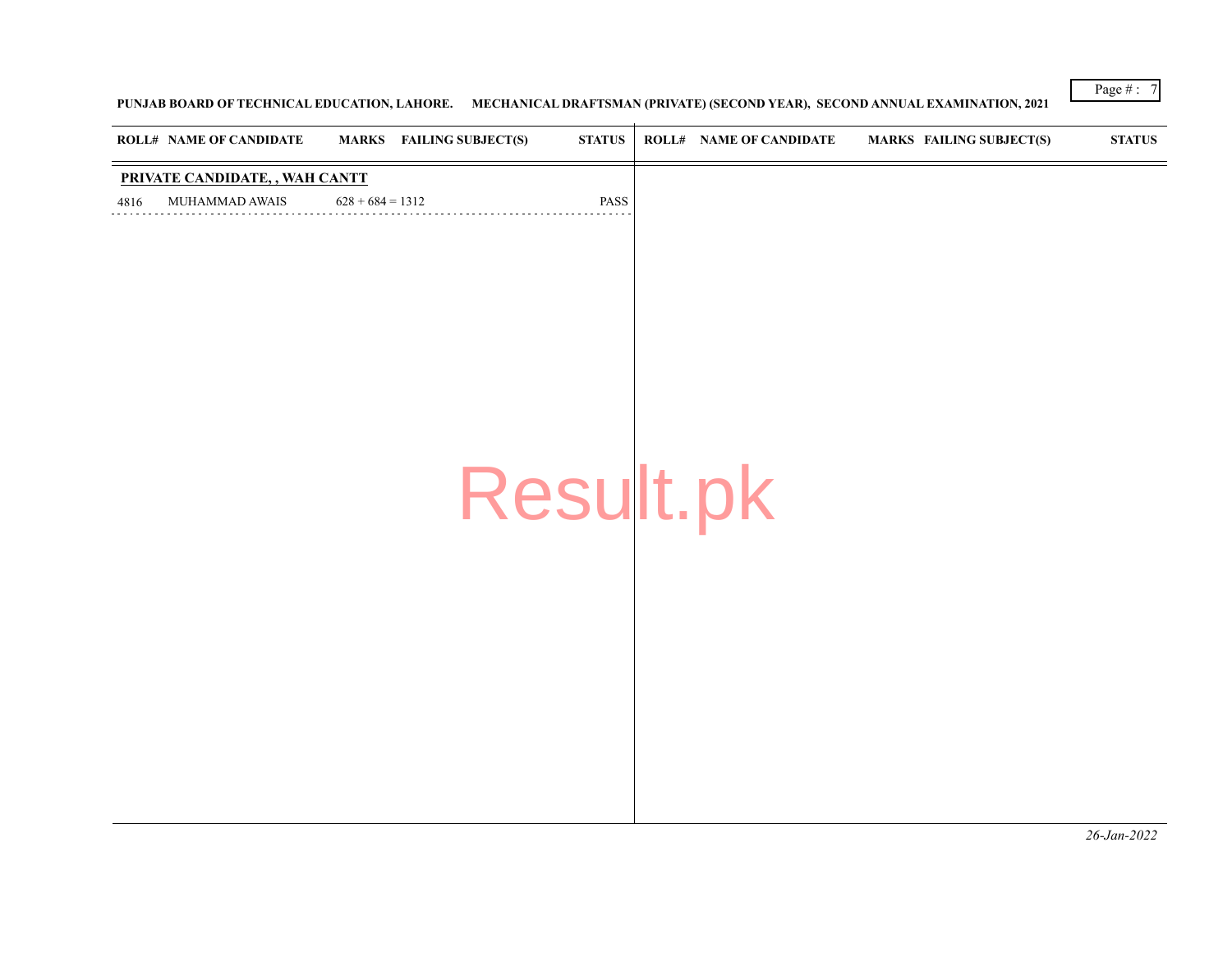**PUNJAB BOARD OF TECHNICAL EDUCATION, LAHORE. RADIO & TELEVISION SERVICING (PRIVATE) (SECOND YEAR), SECOND ANNUAL EXAMINATION, 2021**

|      | <b>ROLL# NAME OF CANDIDATE</b> |                    | <b>MARKS</b> FAILING SUBJECT(S) | <b>STATUS</b> | <b>ROLL# NAME OF CANDIDATE</b> | <b>MARKS FAILING SUBJECT(S)</b> | $\bold{STATUS}$ |
|------|--------------------------------|--------------------|---------------------------------|---------------|--------------------------------|---------------------------------|-----------------|
|      | PRIVATE CANDIDATE, , LAHORE    |                    |                                 |               |                                |                                 |                 |
| 4817 | SANA ULLAH KHAN                | $603 + 680 = 1283$ |                                 | PASS          |                                |                                 |                 |
|      |                                |                    |                                 |               |                                |                                 |                 |
|      |                                |                    |                                 |               |                                |                                 |                 |
|      |                                |                    |                                 |               |                                |                                 |                 |
|      |                                |                    |                                 |               |                                |                                 |                 |
|      |                                |                    |                                 |               |                                |                                 |                 |
|      |                                |                    |                                 |               |                                |                                 |                 |
|      |                                |                    |                                 |               |                                |                                 |                 |
|      |                                |                    |                                 |               |                                |                                 |                 |
|      |                                |                    |                                 |               |                                |                                 |                 |
|      |                                |                    | Result.pk                       |               |                                |                                 |                 |
|      |                                |                    |                                 |               |                                |                                 |                 |
|      |                                |                    |                                 |               |                                |                                 |                 |
|      |                                |                    |                                 |               |                                |                                 |                 |
|      |                                |                    |                                 |               |                                |                                 |                 |
|      |                                |                    |                                 |               |                                |                                 |                 |
|      |                                |                    |                                 |               |                                |                                 |                 |
|      |                                |                    |                                 |               |                                |                                 |                 |
|      |                                |                    |                                 |               |                                |                                 |                 |
|      |                                |                    |                                 |               |                                |                                 |                 |
|      |                                |                    |                                 |               |                                |                                 |                 |
|      |                                |                    |                                 |               |                                |                                 |                 |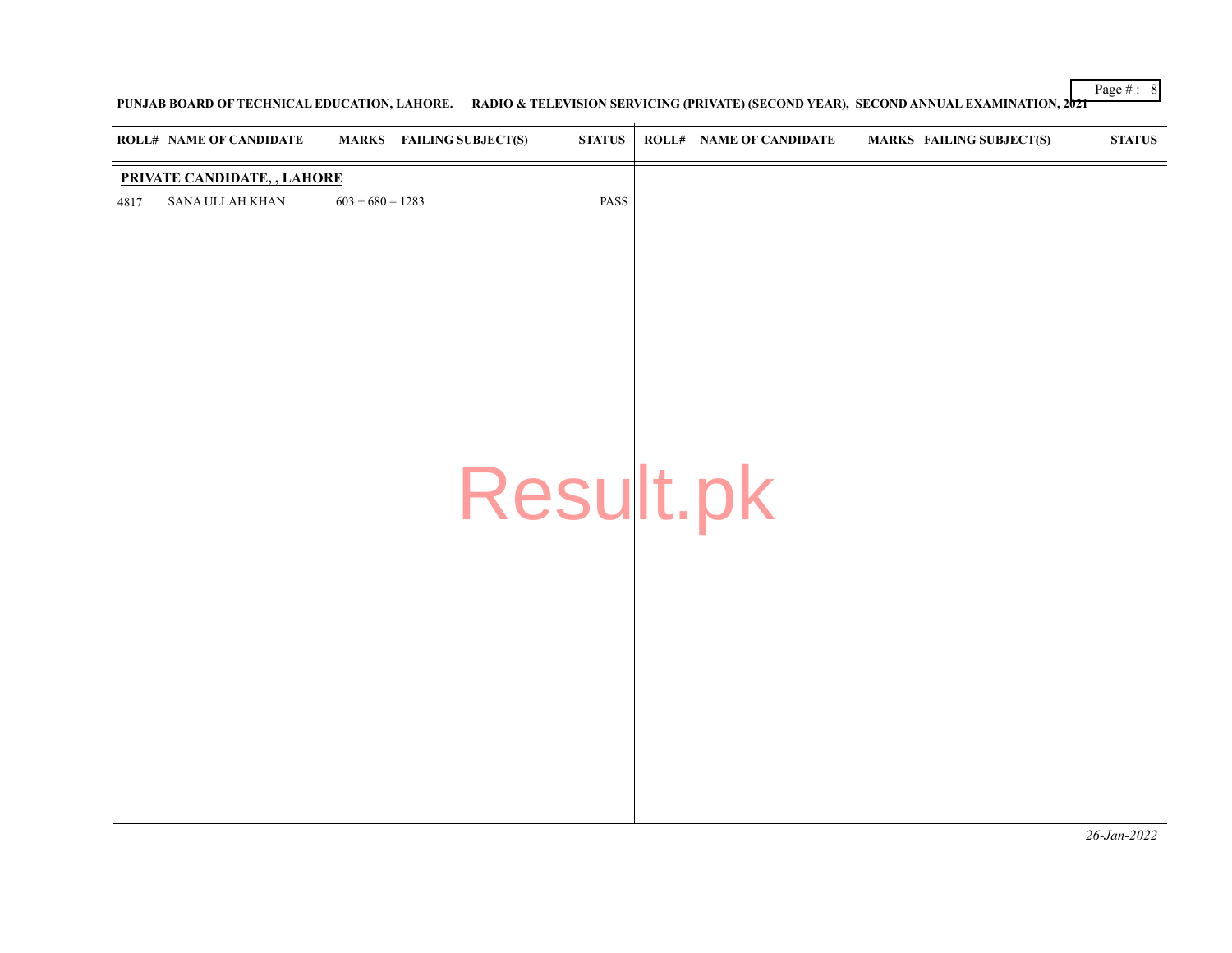Page # : 9 **PUNJAB BOARD OF TECHNICAL EDUCATION, LAHORE. REFRIGERATION AND AIR-CONDITIONING MECHANIC (PRIVATE) (SECOND YEAR), SECOND ANNUAL EXAMINATION, 2021**

|                                            | <b>ROLL# NAME OF CANDIDATE</b> |                    | <b>MARKS</b> FAILING SUBJECT(S) | <b>STATUS</b> | <b>ROLL# NAME OF CANDIDATE</b> | <b>MARKS FAILING SUBJECT(S)</b> | <b>STATUS</b> |
|--------------------------------------------|--------------------------------|--------------------|---------------------------------|---------------|--------------------------------|---------------------------------|---------------|
|                                            | PRIVATE CANDIDATE, , LAHORE    |                    |                                 |               |                                |                                 |               |
| 4818                                       | MUDASSAR SHAFIQUE              | $480 + 705 = 1185$ |                                 | <b>PASS</b>   |                                |                                 |               |
| $\sim$ $\sim$ $\sim$ $\sim$ $\sim$<br>4819 | <b>ARSLAN TARIQ</b>            |                    |                                 | .<br>RL Fee   |                                |                                 |               |
| 4820                                       | MUHAMMAD UMAR<br>FAROOQ        | $511 + 708 = 1219$ |                                 | PASS<br>.     |                                |                                 |               |
| 4821                                       | MUHAMMAD AMEEN                 | $625 + 752 = 1377$ |                                 | <b>PASS</b>   |                                |                                 |               |
|                                            |                                |                    | Result.pk                       |               |                                |                                 |               |